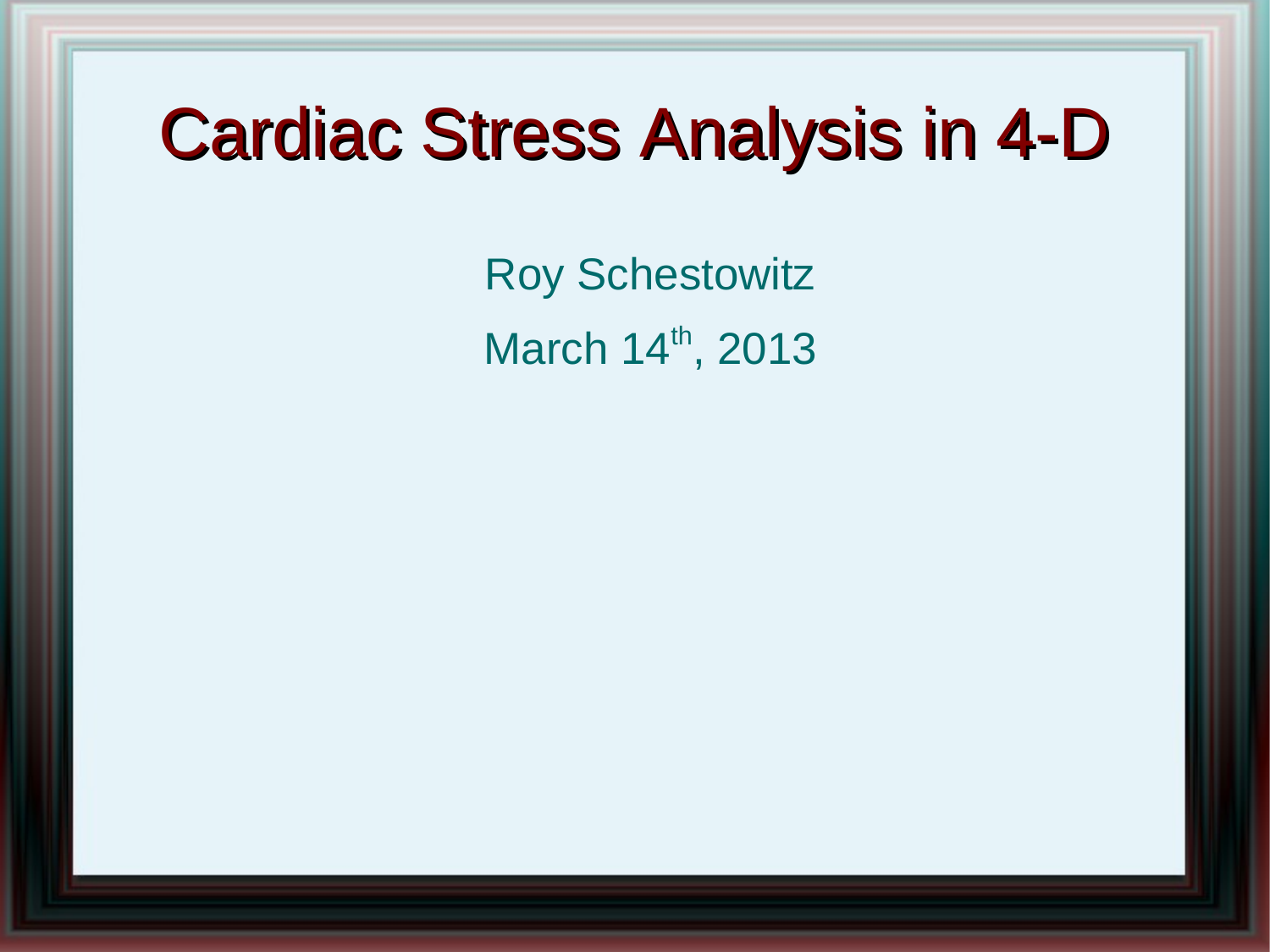#### **Goal**

- Identity abnormality, necessitating
	- concise representation of heart sequences
	- directional decomposition of heart chambers

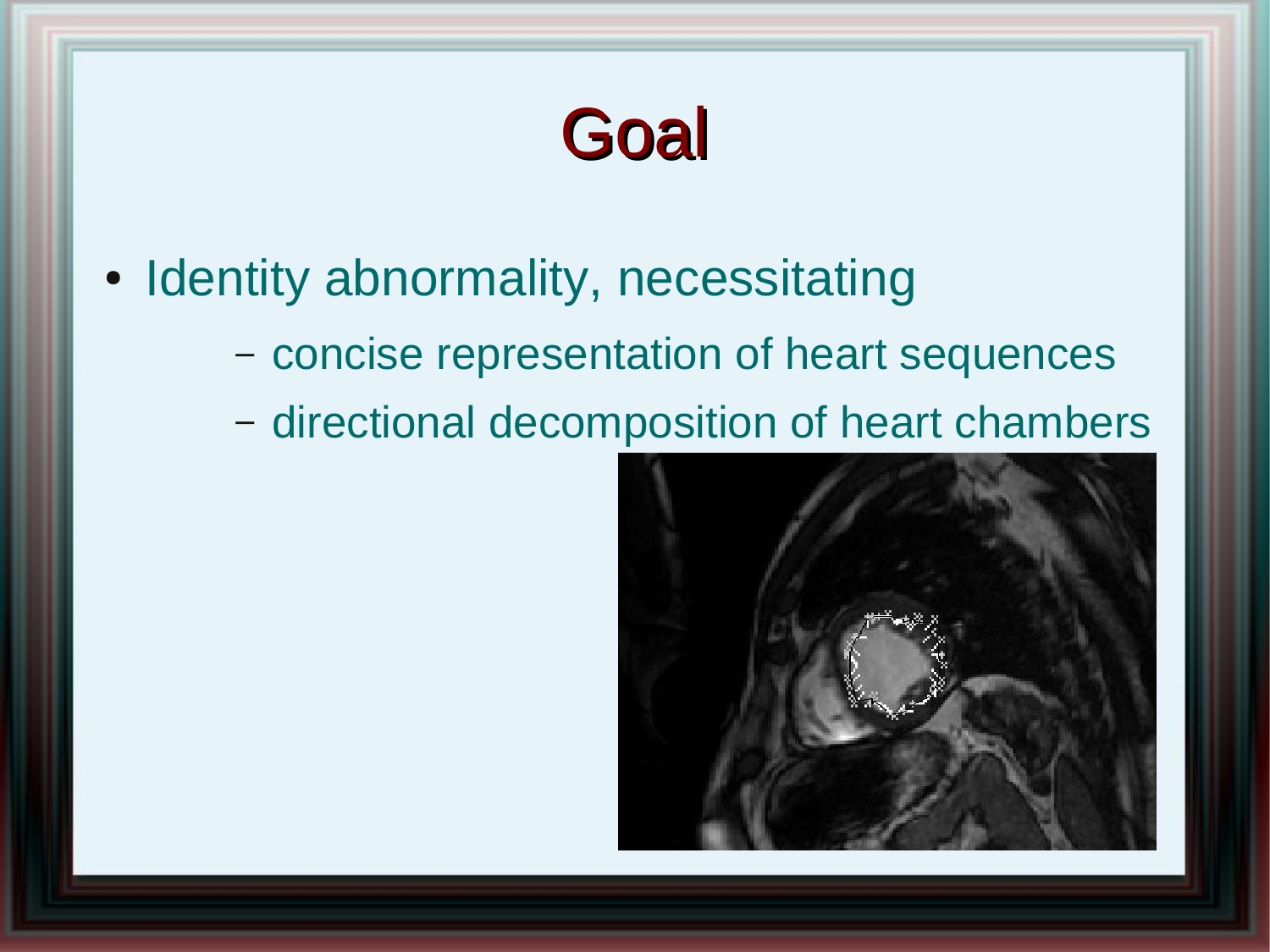#### **Data**

- 3-D MRI data
- Acquired from different individuals
- Tagged MRI data simplifies tracking of anatomically-significant regions

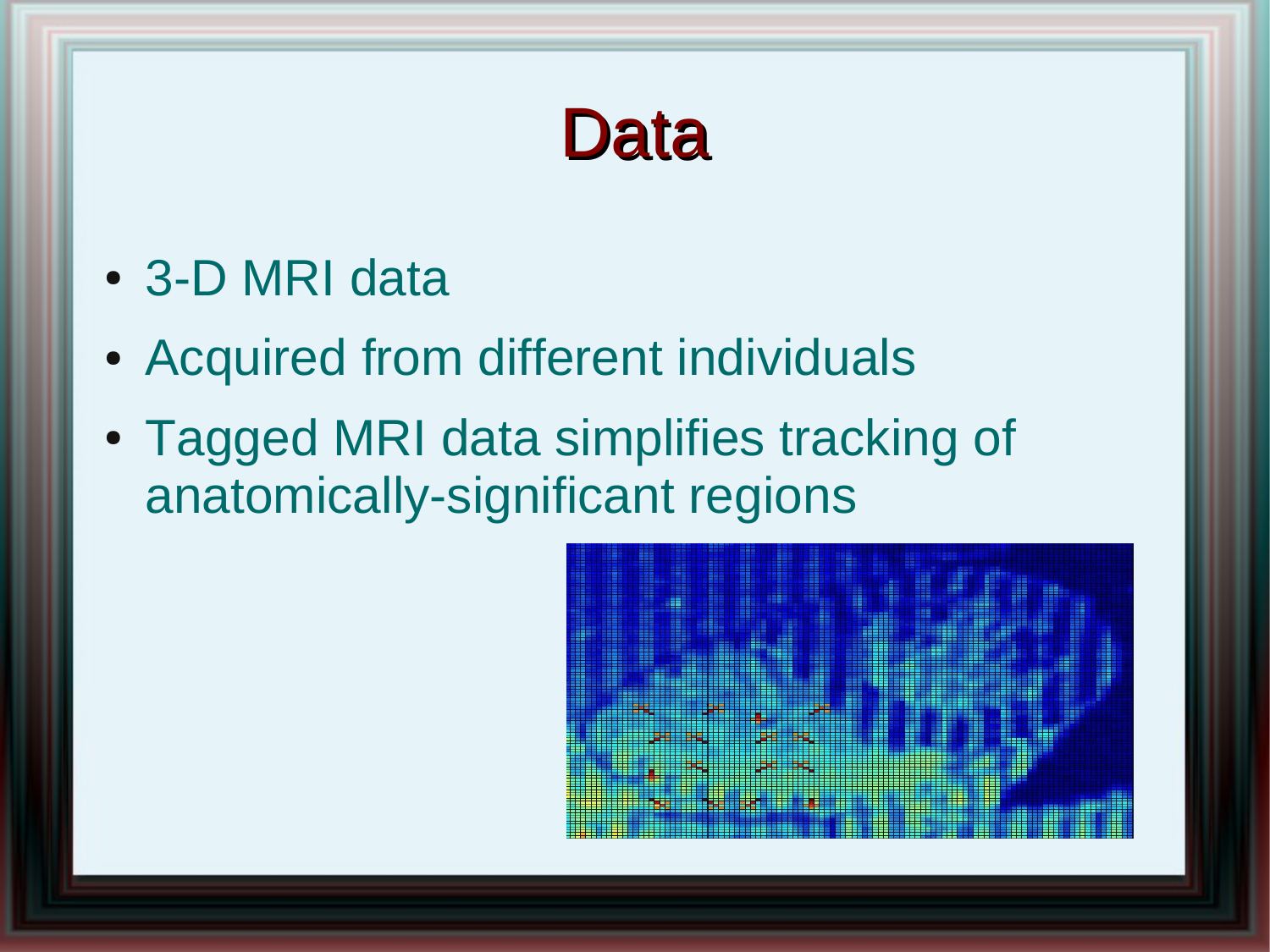## **Methods**

- Edge detection
- Probabilistic matching to edges
- Finite sampling and discretisation
- Principal component analysis (PCA)
- Model-based matching to group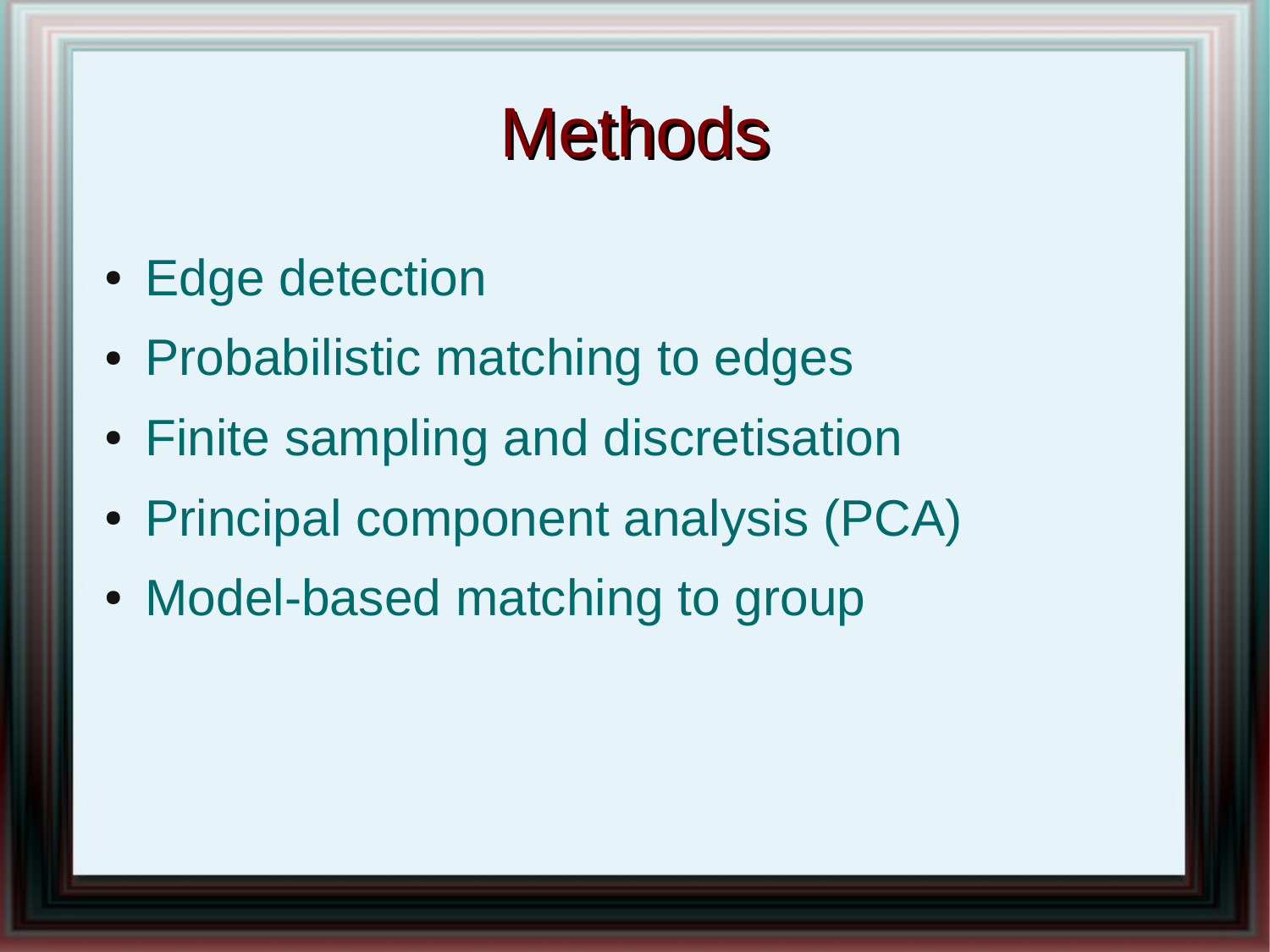# Edge detection

- Various filters investigated
- Predictive matching, dynamic thresholds
- Preliminary outlines of heart chambers
- Template aids as regularising term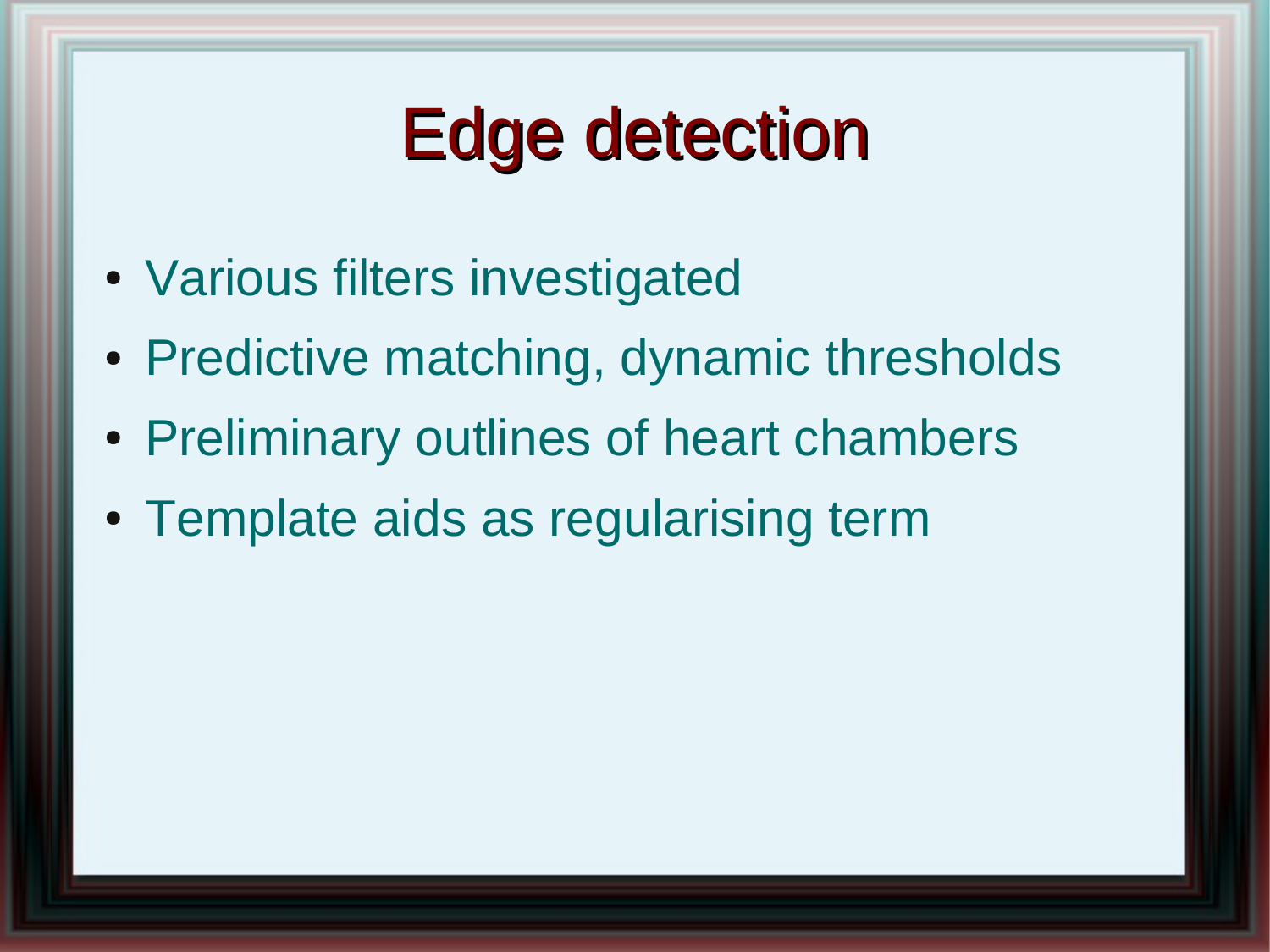## Probabilistic matching to edges

- Edges change at each frame due to pulse
- Sample points in contours shift
	- based on intensity
	- based on neighbouring points
	- based on pulse cycle
- Weighting of factors finds probable match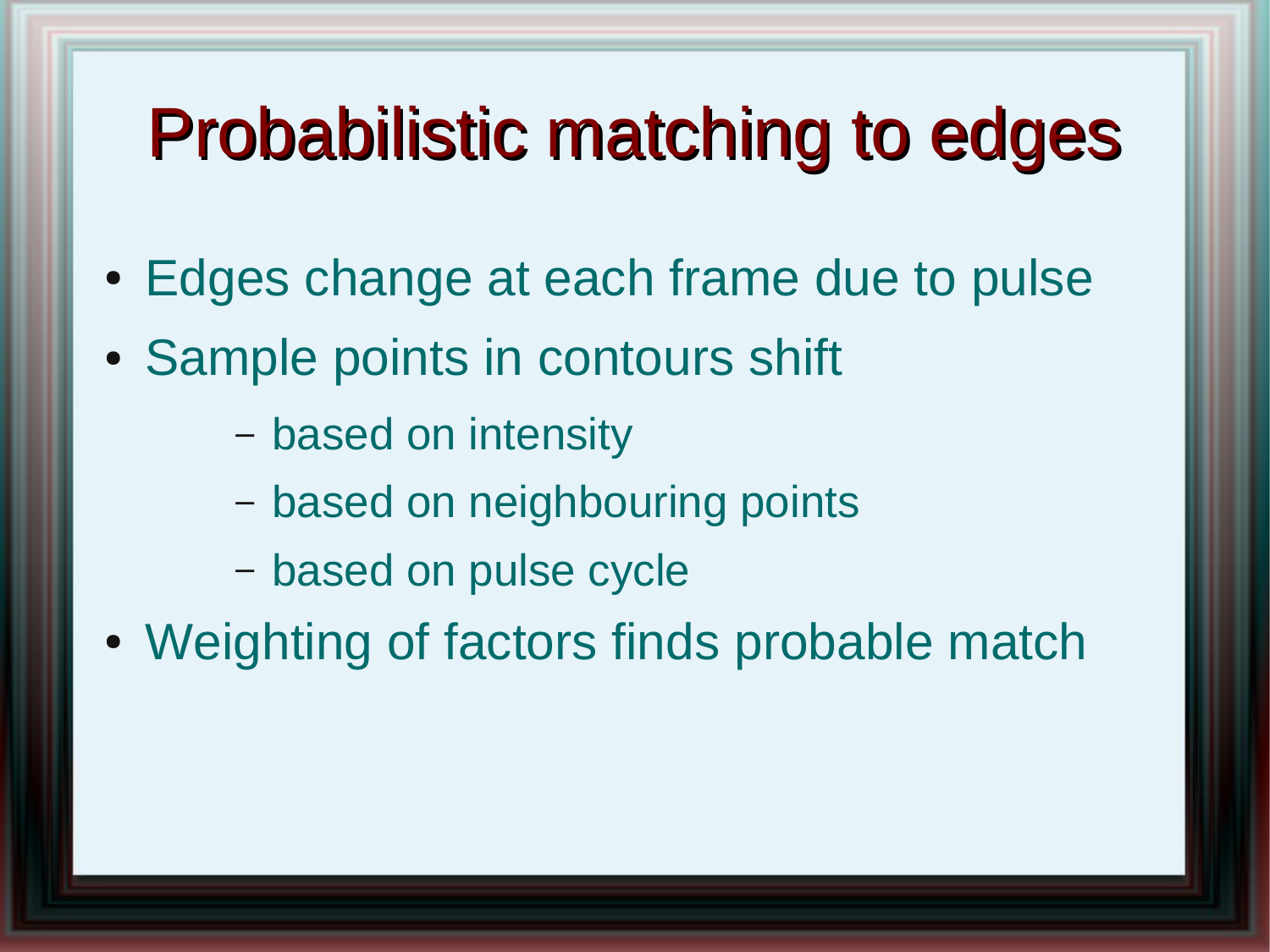# Finite sampling and discretisation

- Subset of points along contours chosen
- Normalisation (geometric alignment, temporal calibration)
- Discrete-valued, concatenated coordinates
- Images/image sequences become vectors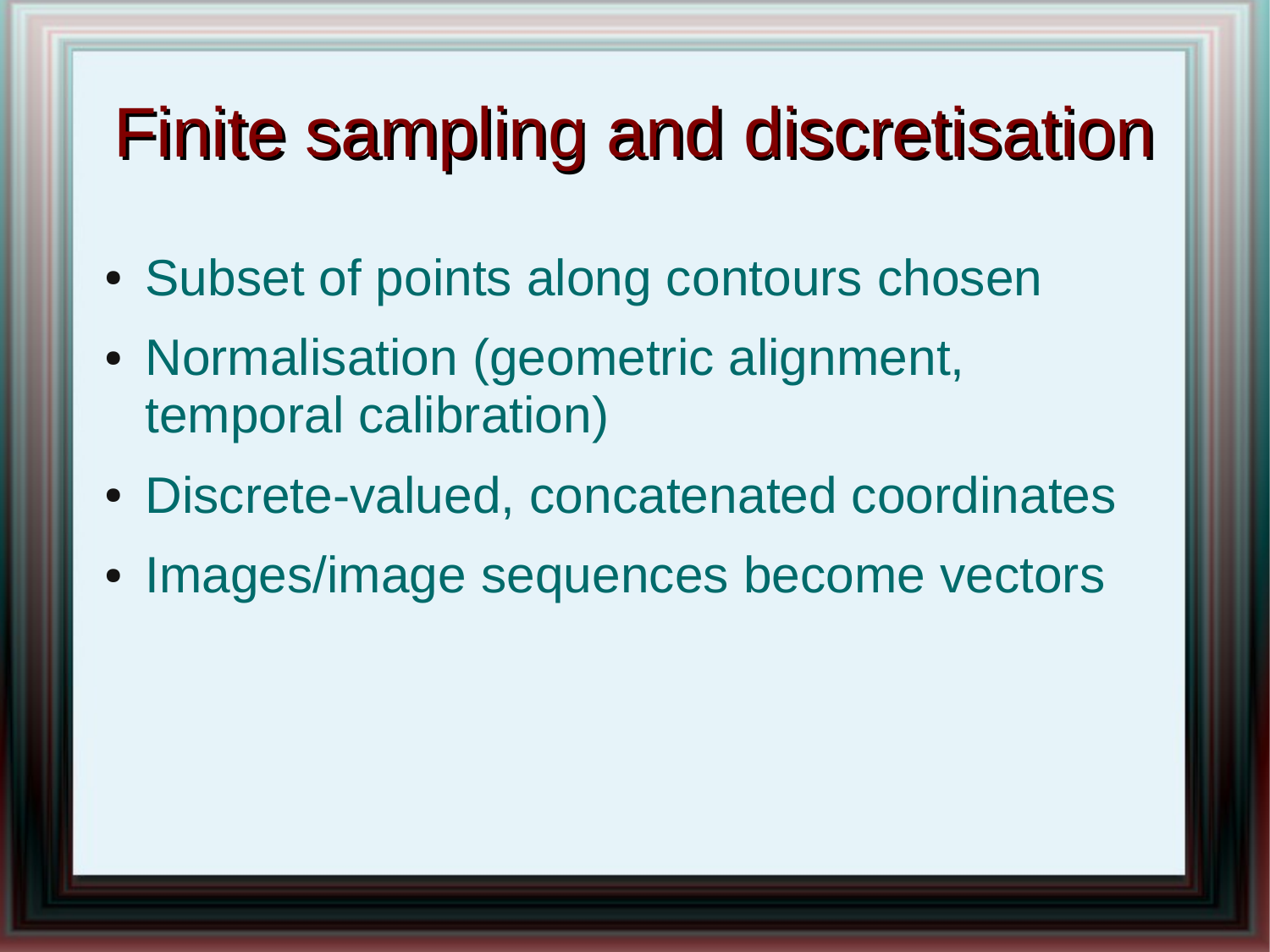## Principal component analysis

- Process image sets represented concisely
	- eliminate geometric calibration error
	- align sequence based on cardiac cycle
- Build parameterised models for groups
- Develop comparison (dissimilarity) metric